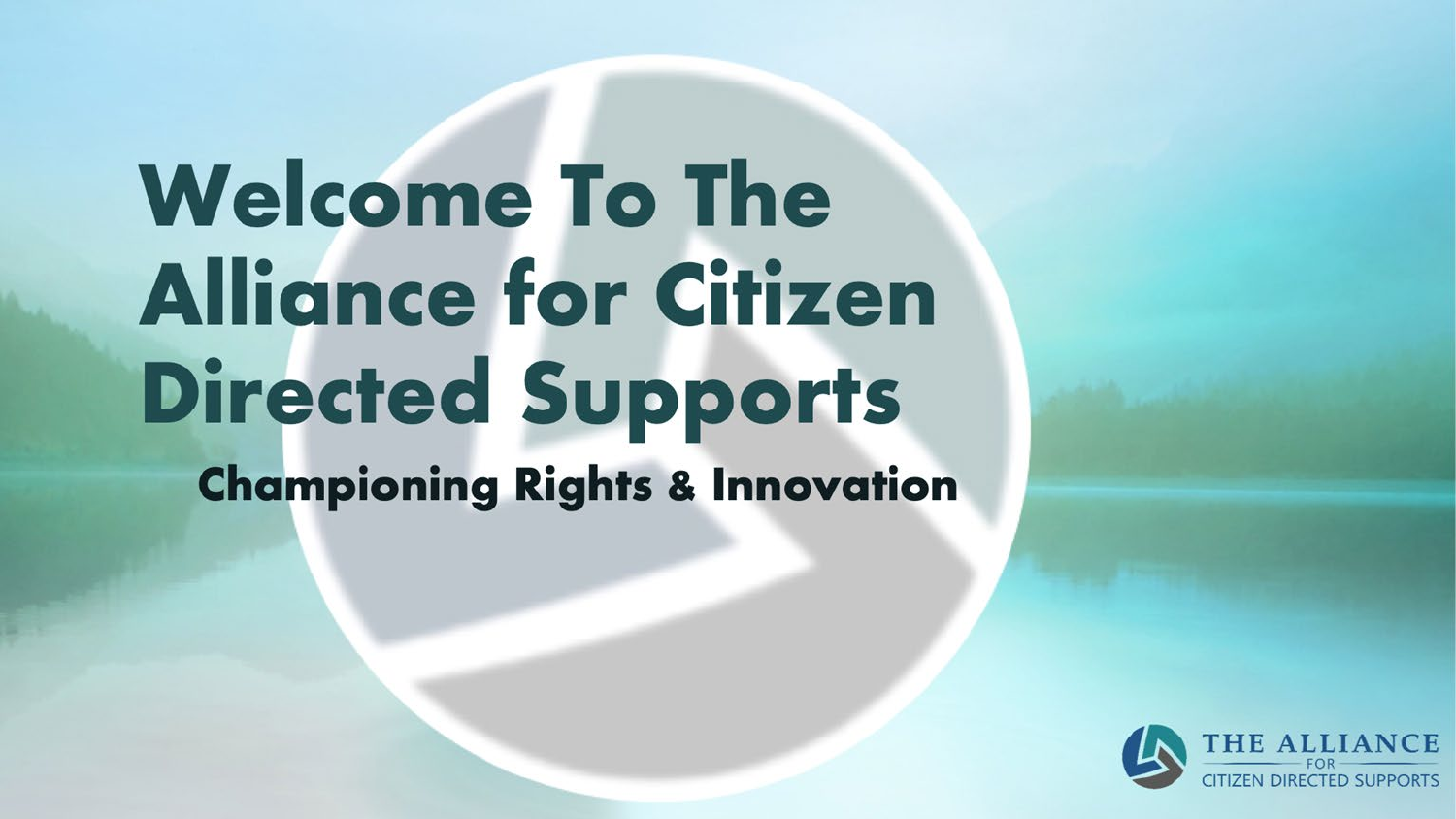### Then and Now: A Discussion on Centering Multiply-Marginalized People with Disabilities

Applied Self Direction Conference

Baltimore, Maryland

April 12, 2022

Priya Penner, Board Member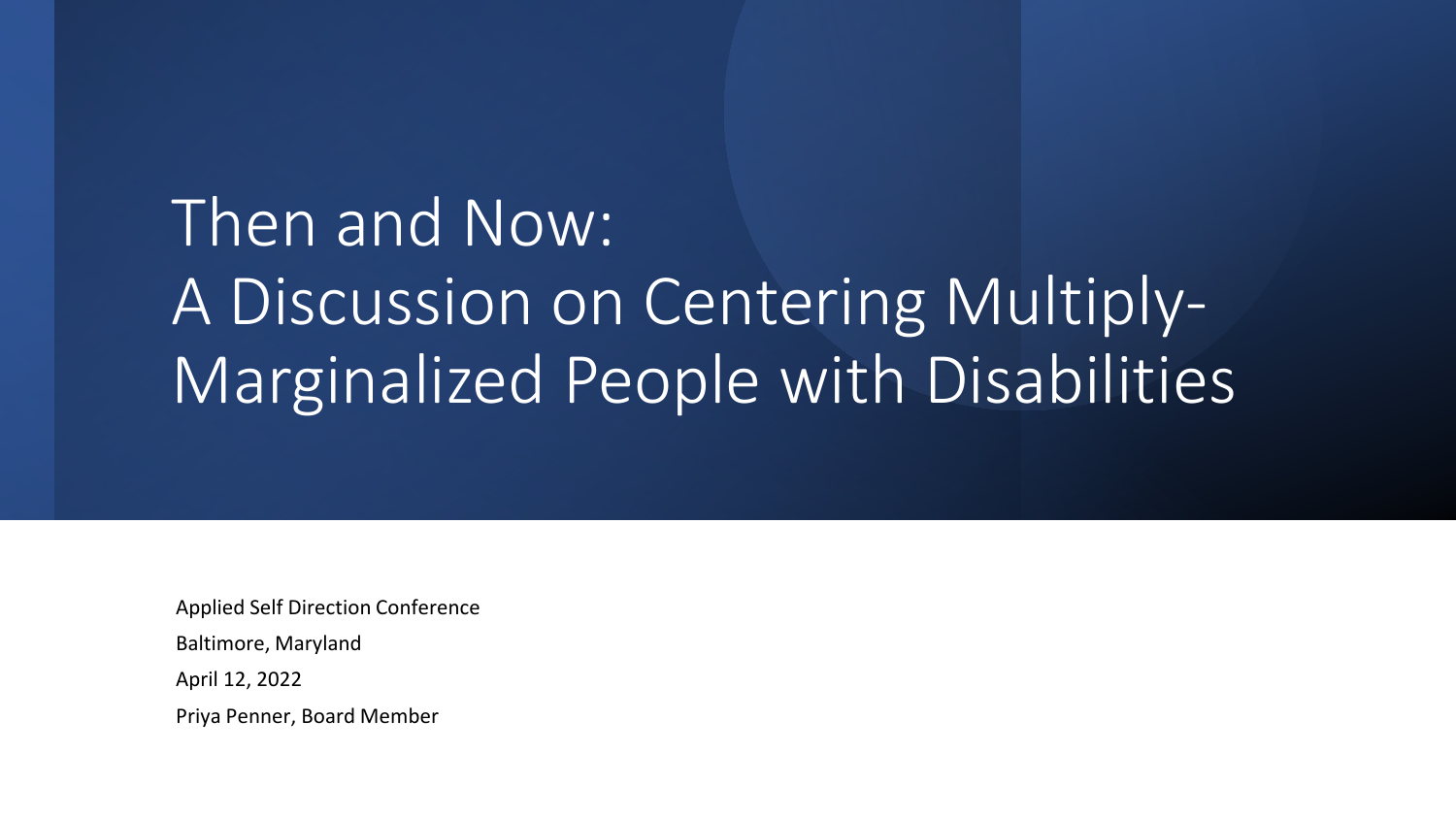**Coalition Building** Social Justice Racial Equity #sayhername ADVOCACY Civil Rights Movement women's Rights Civic Engagement DISABILITY RIGHTS **Grassroots Organizing MOBILIZING** Environmental Justice LBGTQ Rights Immigrant **Rights MENTORING Economic Justice** #MeToo Criminal Justice Reform Food Justice #blacklivesmatter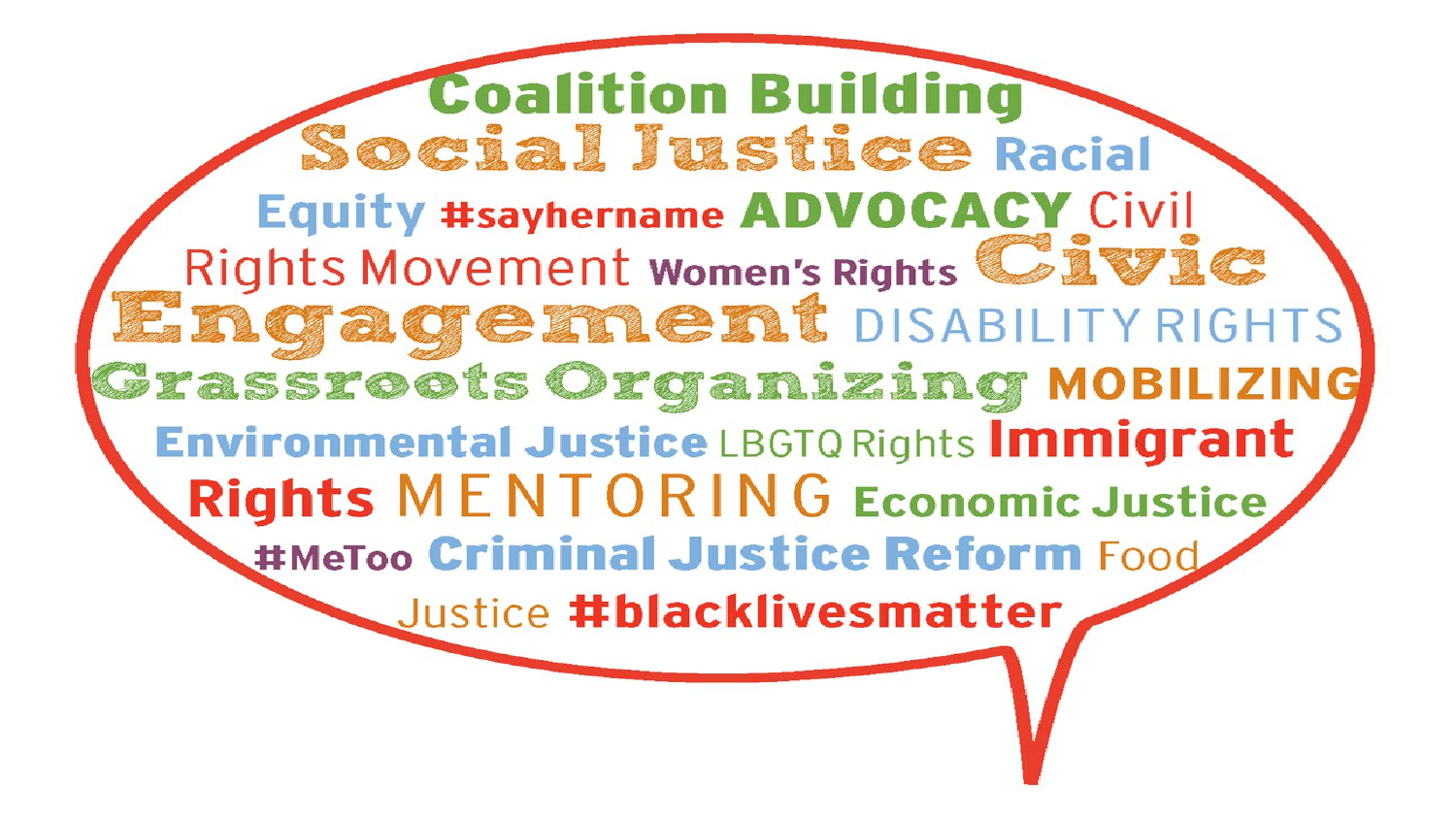#### Session Objectives

Who we are and what we do

• What is institutionalization, emphasizing the impact on multiply-marginalized

Why self-direction is necessary to deinstitutionalization

• Why we center and uplift multiply-marginalized experiences in self-direction (why it's necessary and what do the community loses when we don't)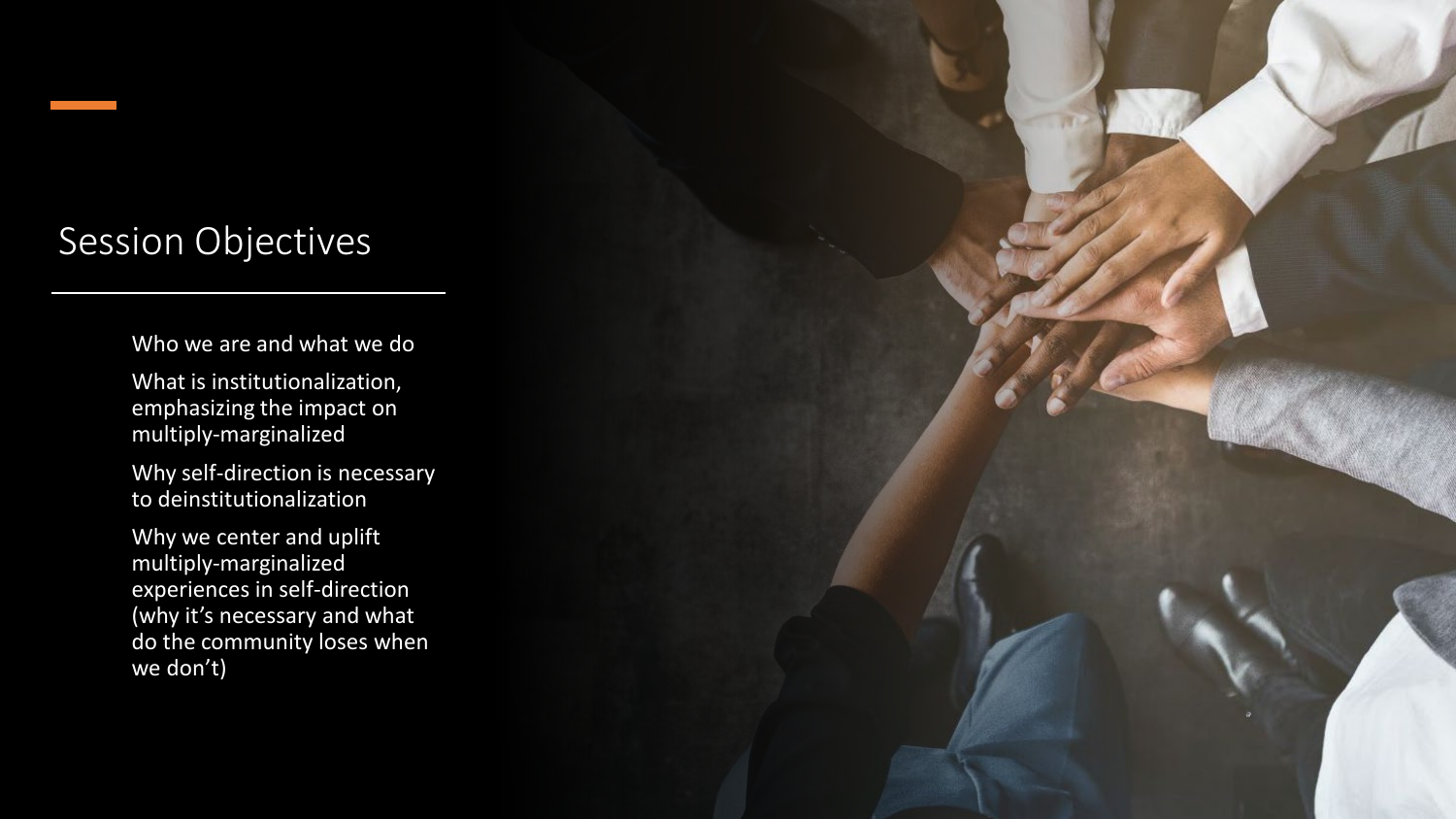### Who We Are

The Alliance is dedicated to supporting people with disabilities who wish to take charge of their lives through self-direction and those people and organizations that support them.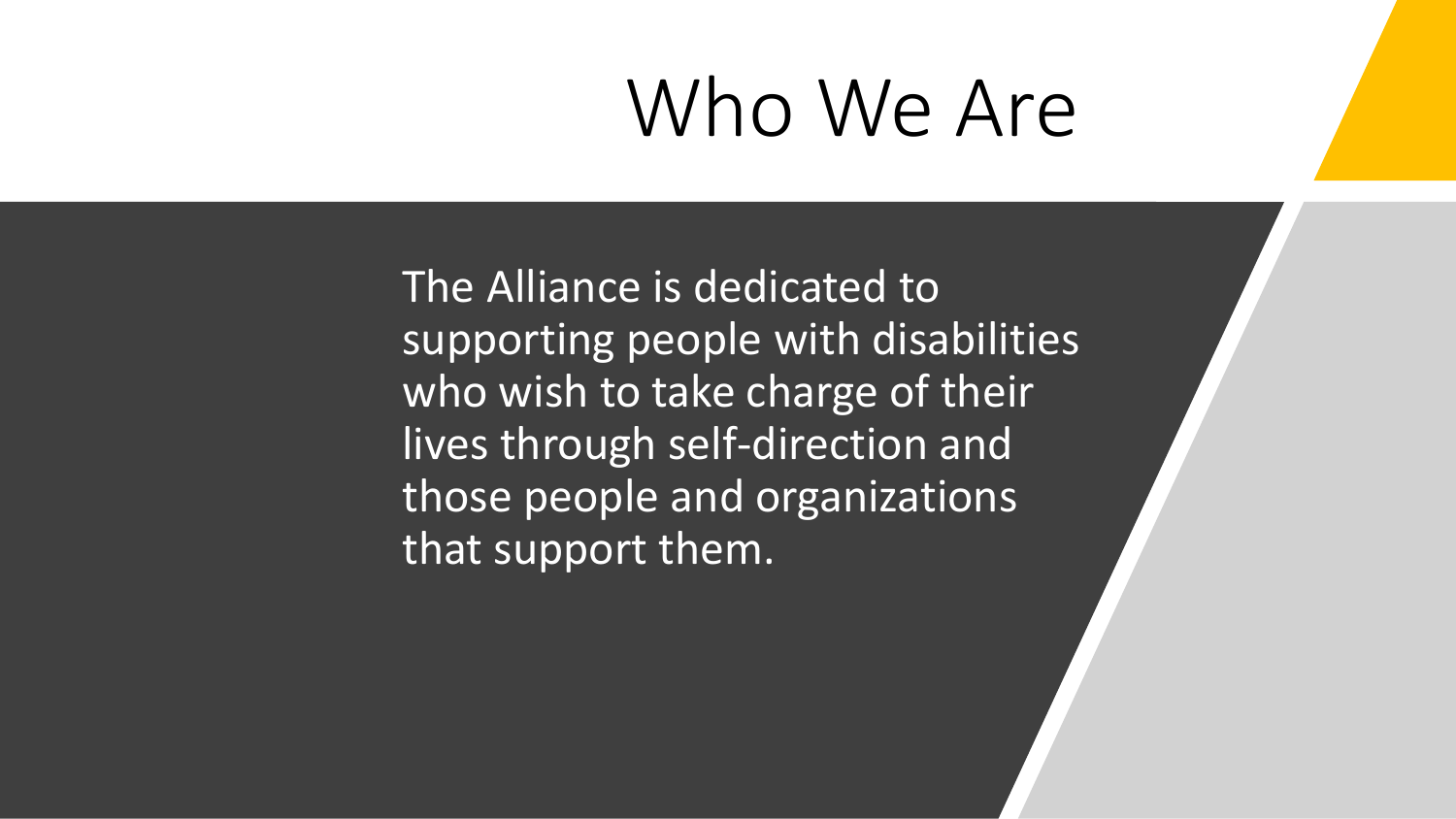## Who We Are

The Alliance unifies people with disabilities, families, organizations, and advocates dedicated to advancing self -direction.

Together, our members share their knowledge of how to promote and enable full lives of their own choosing,

And the supports that are designed, implemented, and evaluated by the people receiving them.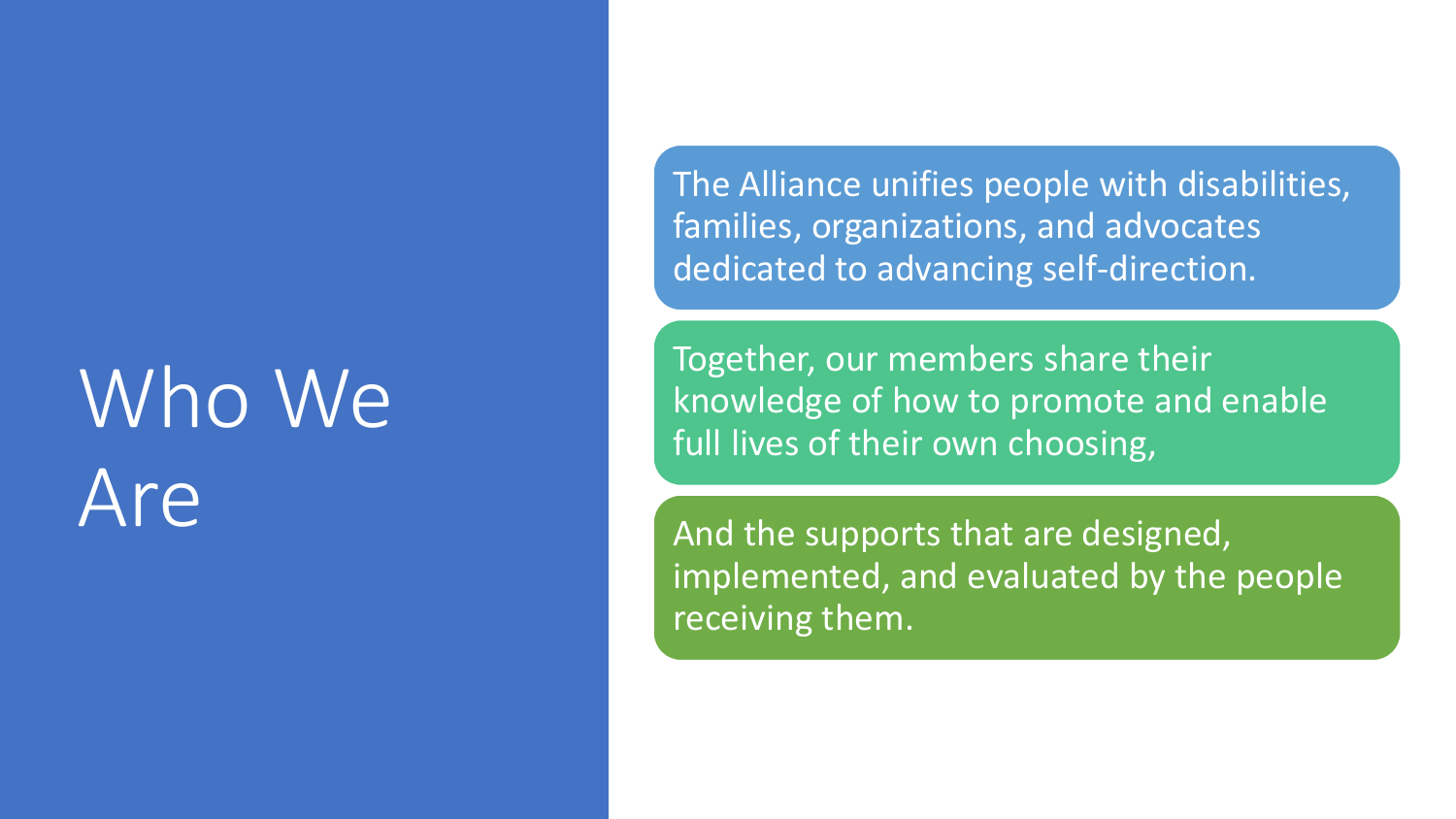#### **Institutionalization** vs Self -Directed **Services**

Institutionalization: the state of being placed or kept in a residential institution or setting.

Often results in loss of:

- 
- 
- Privacy<br>• Choice<br>• Freedom<br>• Safety
-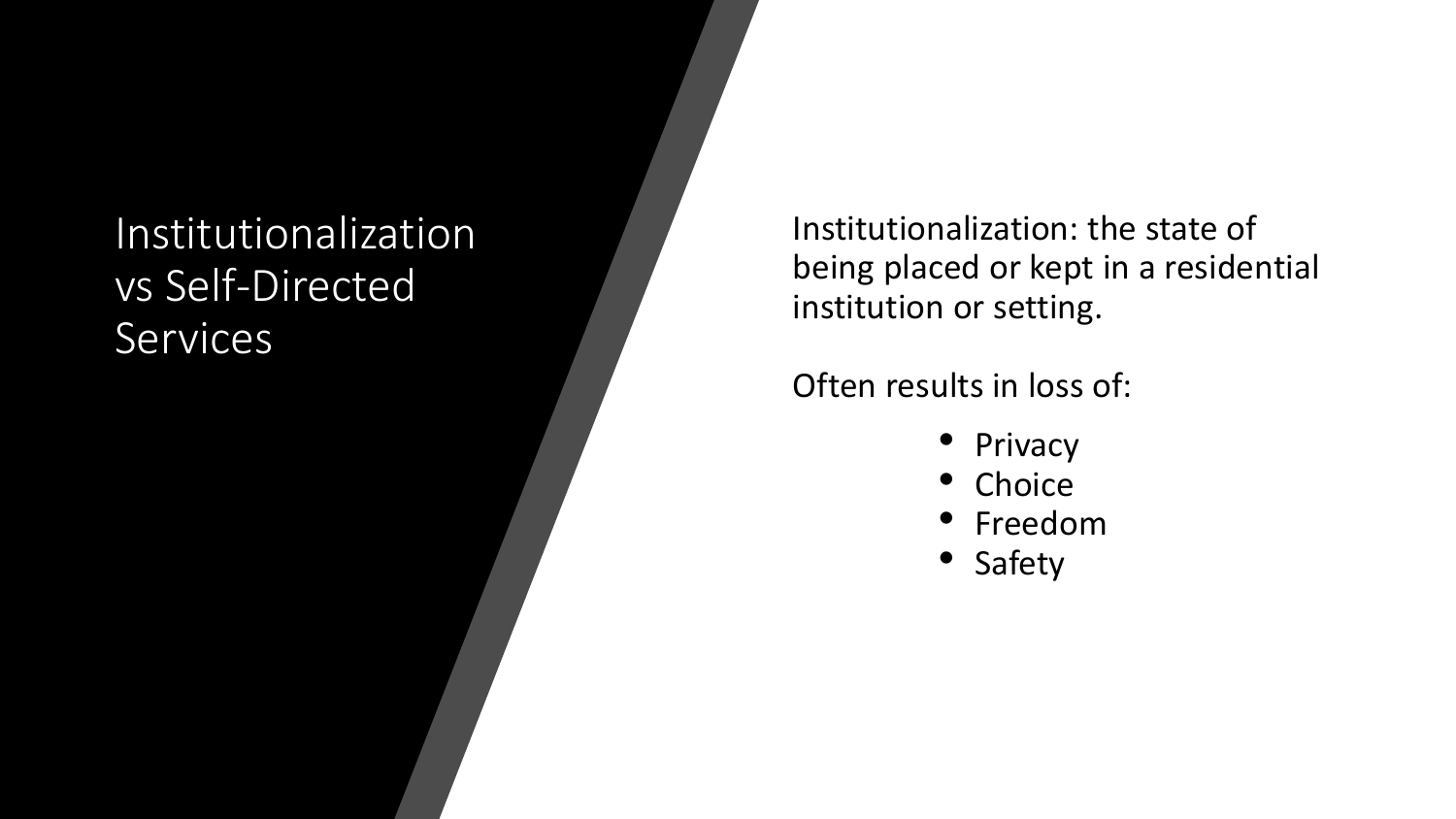#### Who Is Institutionalized?

People who need extra supports to live

People who are alternative communicators

People without a freely chosen support system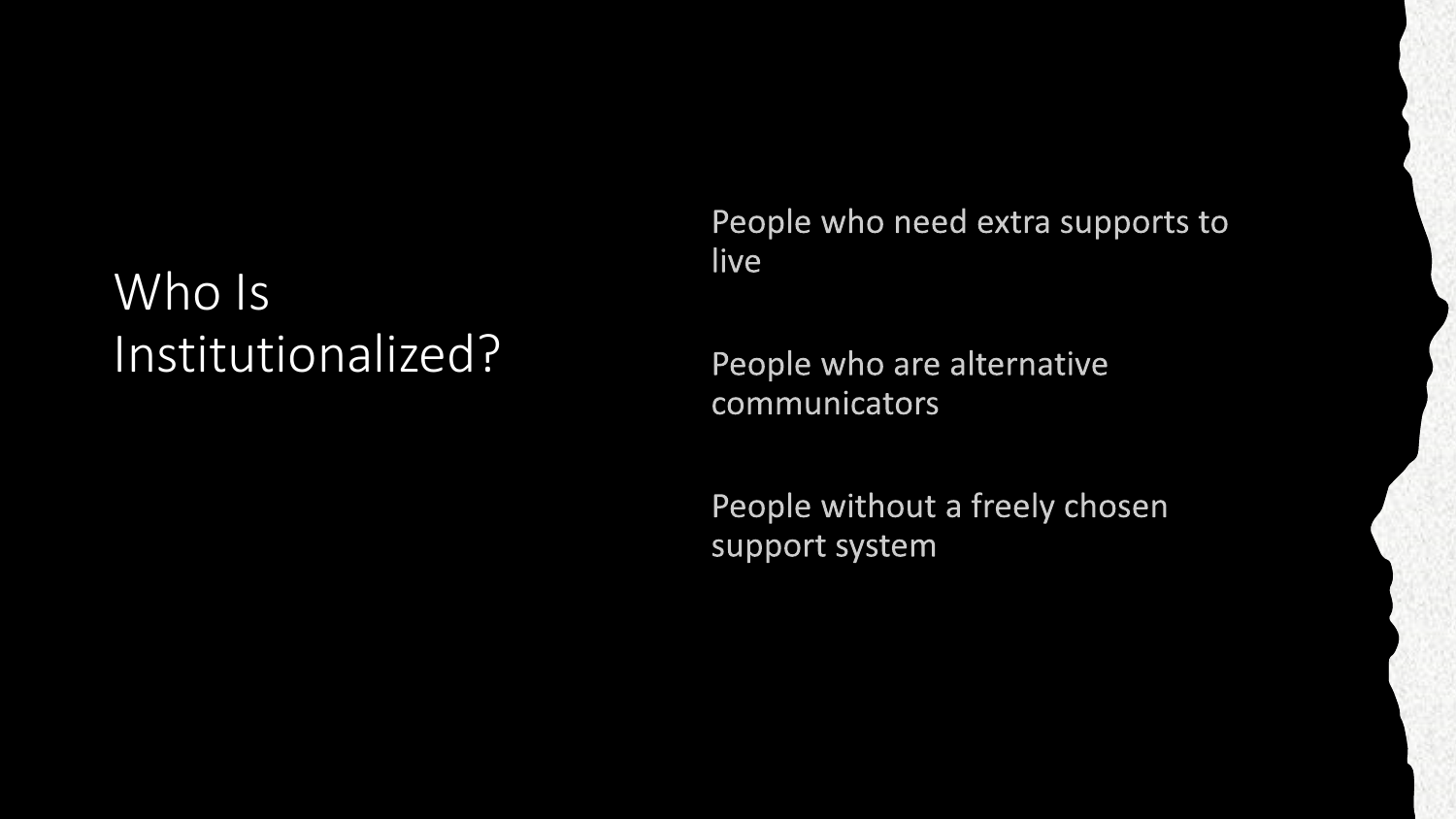#### Institutionalization vs Self-Directed **Services**

Self-directed services: services that support disabled people living in the community in accordance with their wishes

Often result in:

- Freedom
- Participation in their community
- Inclusion in society
- Better health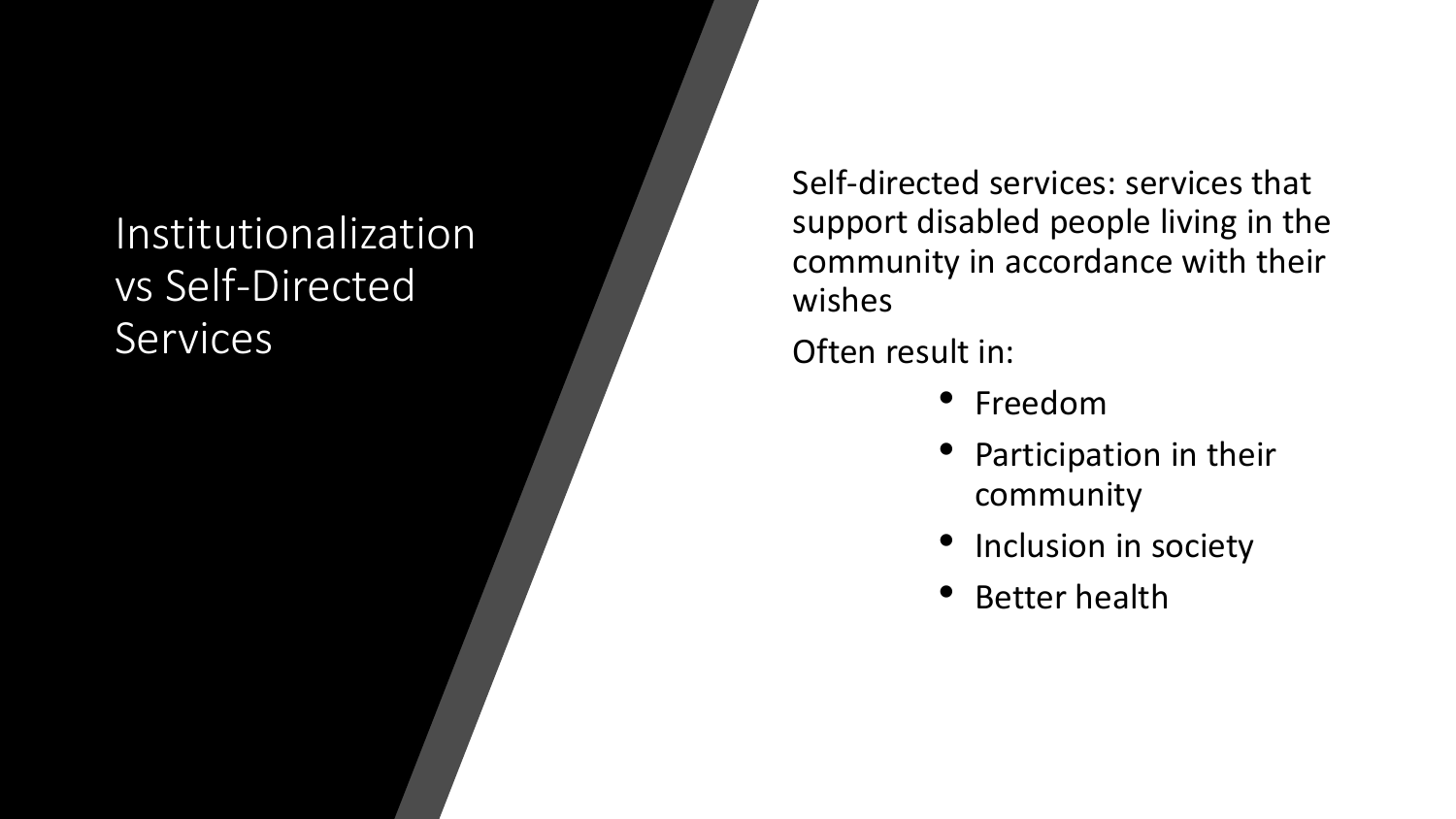Why is Self-Direction Necessary?

Disabled people are living the lives they want

Disabled people participate and are included in society

May not cost less, but usually doesn't cost more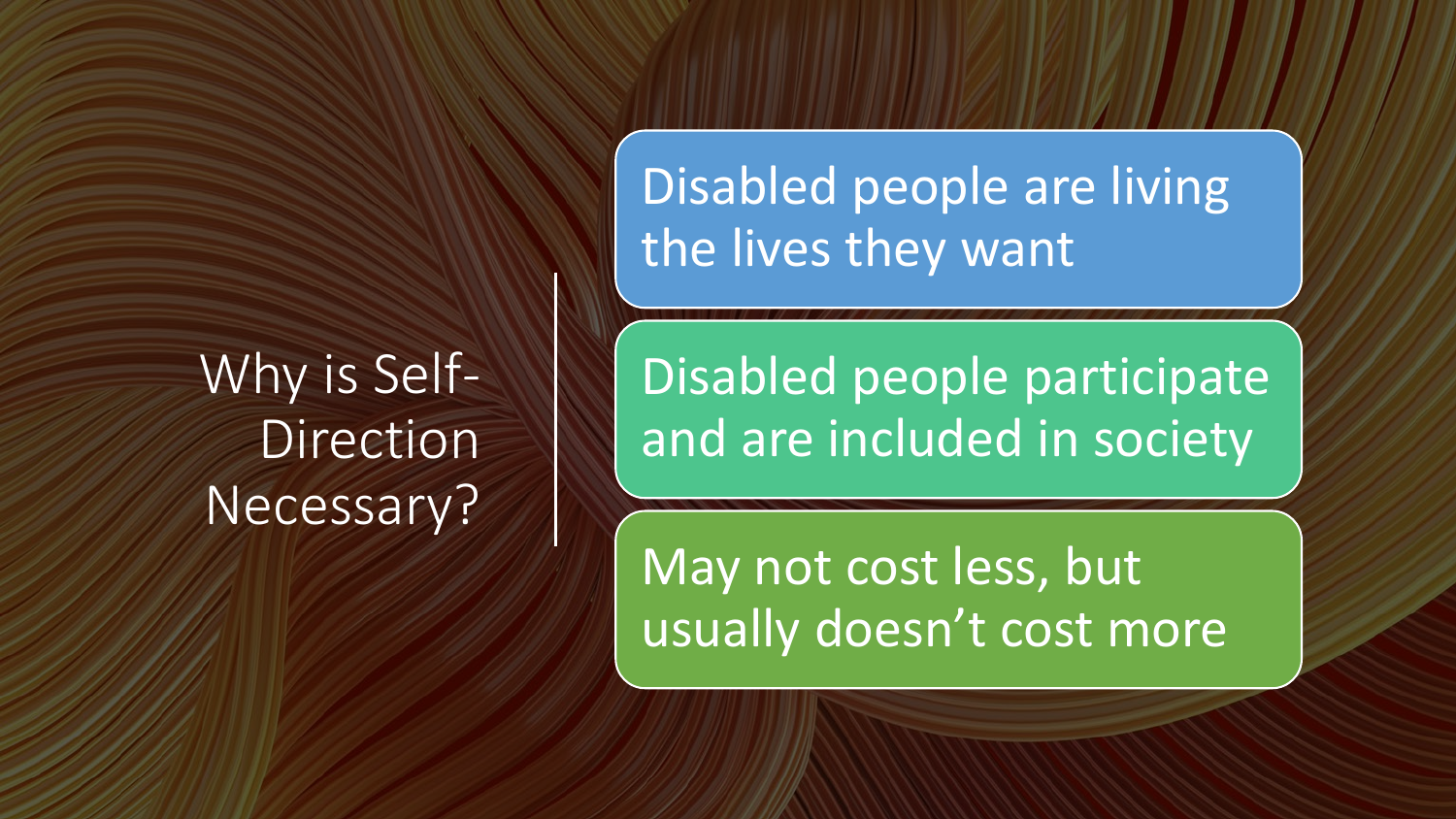Multiply-Marginalized Disabled People In Self-Direction

Why it's necessary and,

What the community loses when we don't support people to lead their own lives, and control their services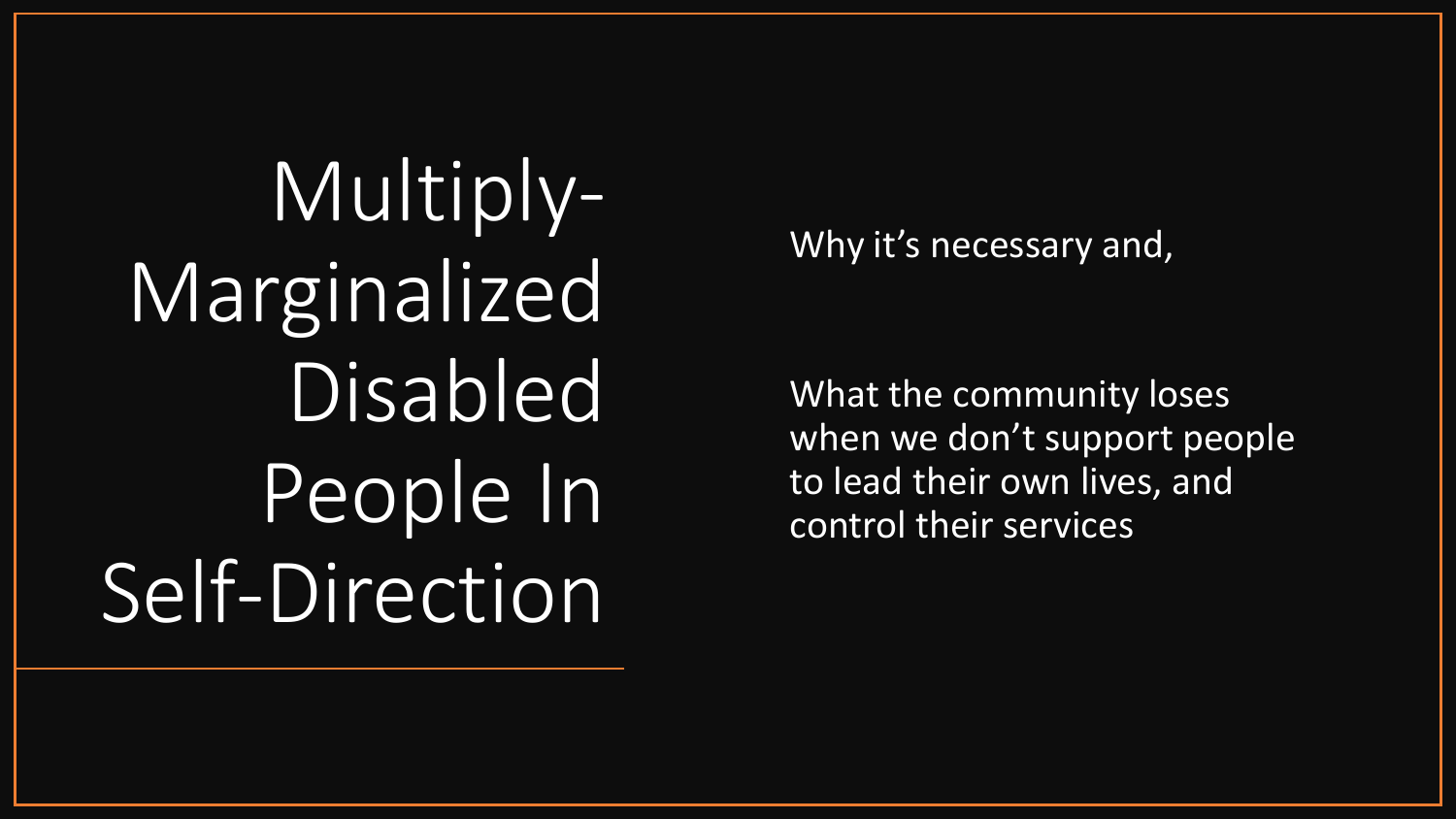**Centering** Multiply-Marginalized **Disabled** People In Self Direction

Lives In Progress **Collective** 

Resource Hub

Collaborating with people and system partners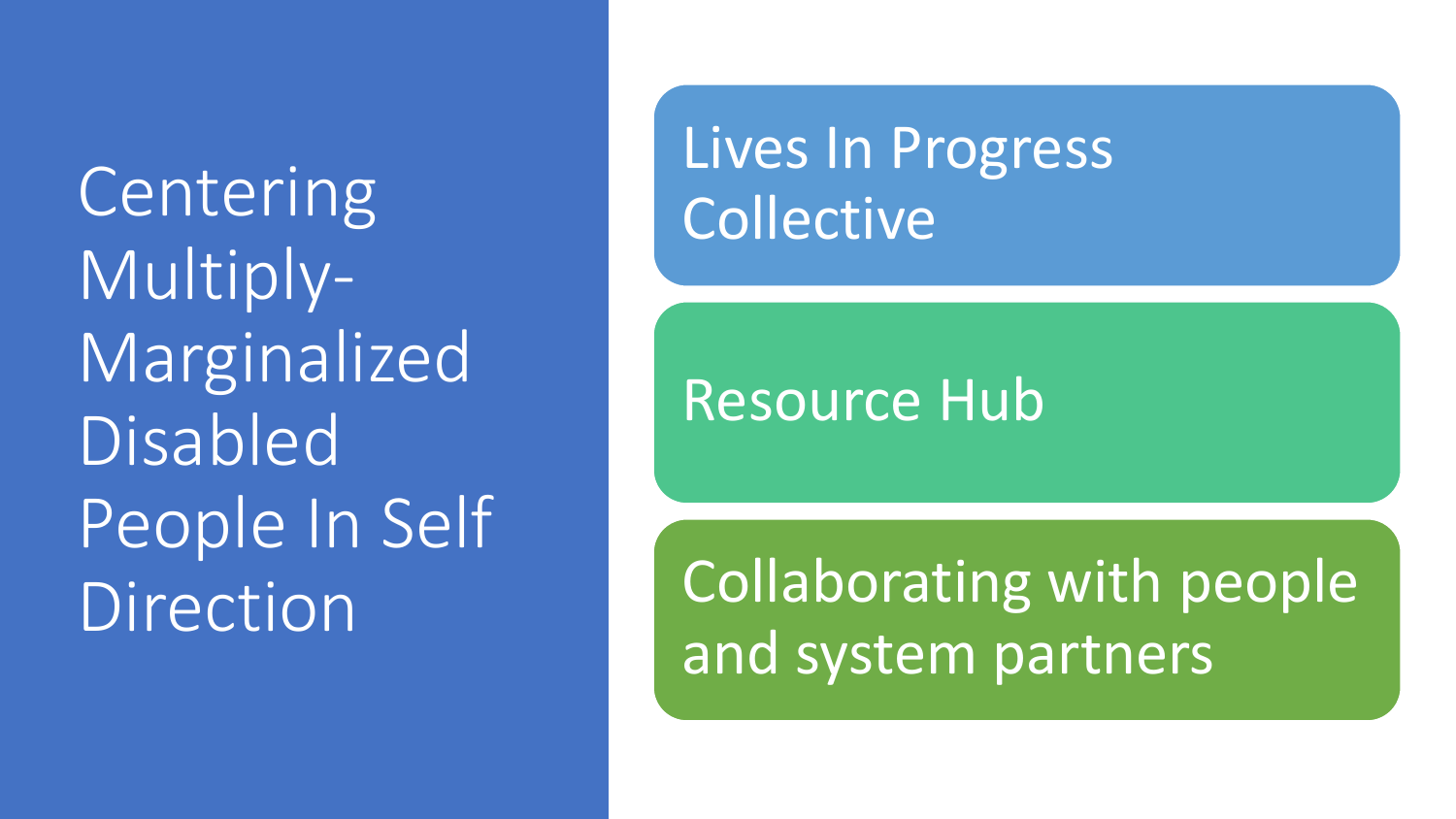

#### **Thank You For Being a Part of This Important Movement!**

### **NOW! We want to hear from you …**

- **Will you consider joining the Alliance?**
- **How could this association best meet your needs?**
- **What are your interests/skills and are there ways you can contribute toward the future of this growing organization?**